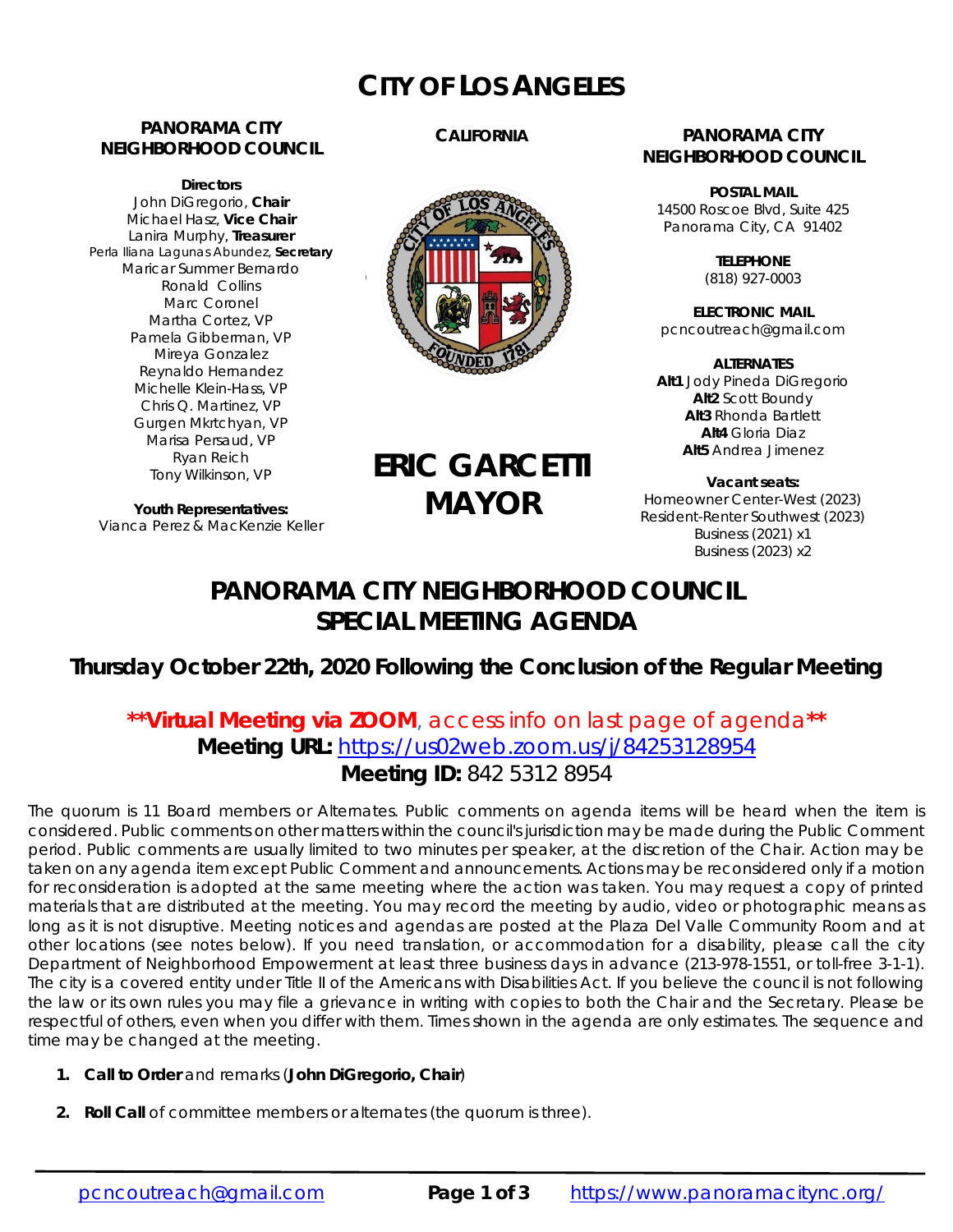

- **3. Discussion and possible action** on the following matters relating to Neighborhood Council 2021 Elections.
	- a. Name the 2019 Election Committee and Chair plus an additional person to be the second 2021 elections contact for the City Clerk. Election committee may be the Rules Committee or another new or existing committee. Required for item (b).
	- b. Approve the Election Information Worksheet (Board approval required. Submission deadline is November 13.) CHOICES: A 6 or 8 hour ballot box drop-off period between 9 am and 8 pm on election day, recommended and alternate ballot box drop-off locations, and additional translation options (beyond English, Spanish and Korean, cost \$200 each) for the candidate filing form and the voter registration form.
	- c. Consideration and possible action on the proposal by the Department of Neighborhood Empowerment (DONE) to prevent all newly elected Board Members from being seated before July 1, 2021. BACKGROUND: Neighborhood Council board members have always assumed their official role upon certification of the election results. They can participate on the Board immediately. "Seating" the new Board has always been a ceremonial event. The proposal for a uniform "seating" date on July 1 would deny board members elected in March their ability to participate upon election. "Lame duck" board members would hold power for an additional 3 months, including power to spend funds and to set the budget for the new Fiscal Year.
	- d. Consideration and possible action on instructions to the Elections Committee or on resolutions for the City Clerk or DONE regarding content in the draft Election Handbook or other 2021 NC election matters. (Public comment on the draft Election Handbook is due by Sunday, October 25.)

#### **4. Adjournment**

**Council Process:** The council gained its official city role upon certification by the Board of Neighborhood Commissioners on March 15, 2007. Everyone who lives, works or owns real property within the boundaries of the Panorama City Neighborhood Council, or who declares a Community Interest in the area and the basis for it, is a "stakeholder". All stakeholders are members of the Council. Stakeholders elect a Board of Directors to represent them. This Board is recognized as the decision-making entity by the City of Los Angeles. The current Board was elected on April 2, 2016. While the Board is the official decision-making entity, meetings are conducted as much as possible in a town hall spirit. Committees are open to anyone with an interest in Panorama City. Panorama City's neighborhood council is much more than its Board, and it depends on public participation for its success.

Posting Sites: California's open meetings law, the Ralph M. Brown Act, requires that meeting notices be physically posted at a regular location 72 hours in advance for regular meetings and 24 hours in advance for special meetings. The location must be accessible to the public seven days a week, 24 hours a day. That location is the outside steel doors of the Plaza Del Valle Community Room, Building G, 8700 Van Nuys Blvd, Panorama City, CA 91402. This council is also required to follow the City of Los Angeles posting policy for Neighborhood Councils. That policy additionally requires that councils post agendas through the city's Early Notification System (ENS), post the agendas on the council's website (if one exists), and make an effort to send agendas by electronic mail (if such a list exists). This council posts agendas on its website, panoramacitync.org. This council uses the city's ENS mailing list as its agenda email list. You may sign up for the ENS agenda system at: http://lacity.org/government/Subscriptions/NeighborhoodCouncils/index.htm.

In addition to the Plaza Del Valle posting location, this council MAY post agendas at other locations within Panorama City. These may include: (1) Panorama City Branch Library, 14345 Roscoe Blvd; (2) Panorama Recreation Center, 8600 Hazeltine Avenue; (3) Sepulveda Recreation Center, 8801 Kester Avenue; and (4) Casa Esperanza, 14705 Blythe Street.

In addition to the ENS agenda list, this council MAY include agendas in its occasional informational emails. You can subscribe to the council's informational email list by sending your request to 'info@panoramacitync.org'. You can also sign up on the council's website. In order to respect our stakeholders' inboxes, messages to the informational email list will be sent at most once or twice a month. *The only way to assure that you will receive emailed agendas is through the ENS list.* 

**Americans with Disabilities Act (ADA):** As a covered entity under Title II of the Americans with Disabilities Act, the City of Los Angeles does not discriminate on the basis of disability and upon request, will provide reasonable accommodation to ensure equal access to its programs, services, and activities. Sign language interpreters, assistive listening devices, or other auxiliary aids and/or services may be provided upon request. To ensure availability of services, please make your request at least 5 business days prior to the meeting you wish to attend by contacting the city's Department of Neighborhood Empowerment (213-978-1551).

**Agenda-related written materials:** The council may occasionally prepare supplementary information to the agenda ("agenda packets"). When this is done, the agenda packets are normally made available both to Board or committee members and to the general public at the start of the posted meeting. In compliance with Government Code section 54957.5, non-exempt writings that are distributed to a majority or all of the Board or committee *in advance of a meeting* may be viewed by appointment at the Panorama City Neighborhood Council office, 14500 Roscoe Blvd, Suite 400, Panorama City, CA 91401, (818-714-2133) during normal business hours, or at the scheduled meeting. In addition, if you would like a copy of any record related to an item on the agenda, please contact Cheryl Compton, PCNC - Secretary, 14500 Roscoe Blvd, Suite 400, Panorama City, CA 91402 (ComptonPCNC@gmail.org).